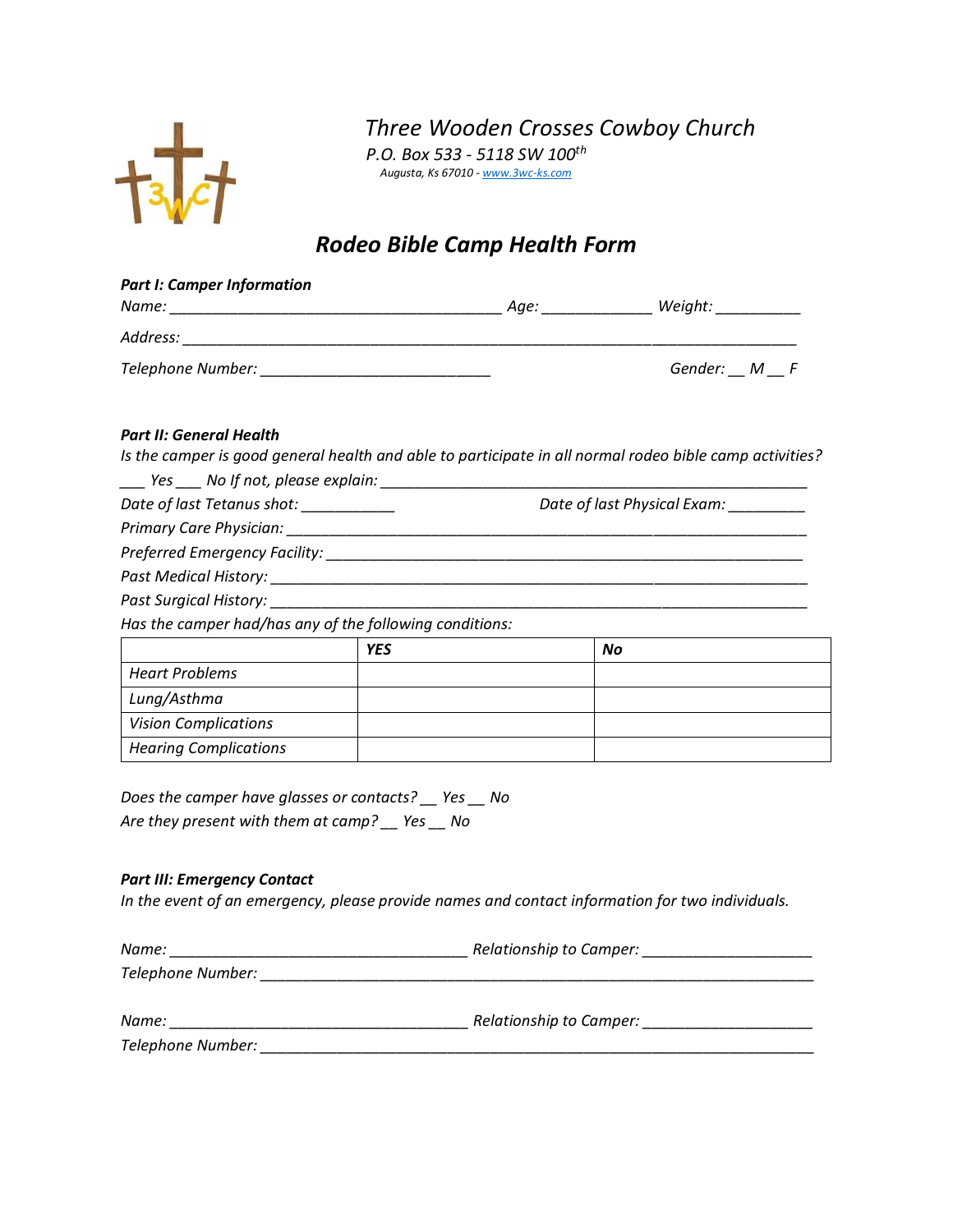## *Part IV: Medications*

All prescription or OTC (over the counter) medications are to be turned into the Camp Nurse upon registration. Prescription medication must have appropriate campers name and instructions printed on the original container. Please bring only enough for camp and two extra doses. OTC Medications must be in sealed package or original container. It will be administered only as recommended by package instructions. All medications including prescriptions, over the counter medications, herbal remedies, and dietary supplements must be kept and administered by the camp nurse. Self-carry emergency medications (inhalers, epi-pen) require prescription and prior approval from camp nurse. **Any camper found to be self-administering ANY medications could be grounds for camp dismissal.**

*Please list all medications camper is currently taking. All medications including prescriptions, over the counter medications, herbal remedies, and dietary supplements must be kept and administered by the camp nurse. Self-carry emergency medications (inhalers, epi-pen) require prescription and prior approval from camp nurse. Any camper found to be self-administering ANY medications could be grounds for camp dismissal.*

| Medication | Reason | Time of Administration |  |
|------------|--------|------------------------|--|
|            |        |                        |  |
|            |        |                        |  |
|            |        |                        |  |
|            |        |                        |  |
|            |        |                        |  |

*OTC (Over the counter) Medications. Three Wooden Crosses provides the following OTC Medications; therefore, campers do not need to supply them. Please indicate which medications may be administered while the child is at camp. Only medications marked "Yes" and determined to be necessary will be administered at the discretion of the camp nurse.*

| OTC Medication             | Yes | No |
|----------------------------|-----|----|
| Tylenol/Acetaminophen      |     |    |
| Advil/Ibuprofen            |     |    |
| Benadryl                   |     |    |
| Triple Antibiotic Ointment |     |    |
| Sunscreen                  |     |    |

*Allergies. Please list all food, environmental, or medication allergies that the camper has.*

| Food | Environmental | Medication |
|------|---------------|------------|
|      |               |            |
|      |               |            |
|      |               |            |
|      |               |            |

*Has the camper experienced any anaphylactic reactions? \_\_ Yes \_\_ No* 

*Please explain:* 

*Does the camper have an EpiPen? \_\_ Yes \_\_ No*